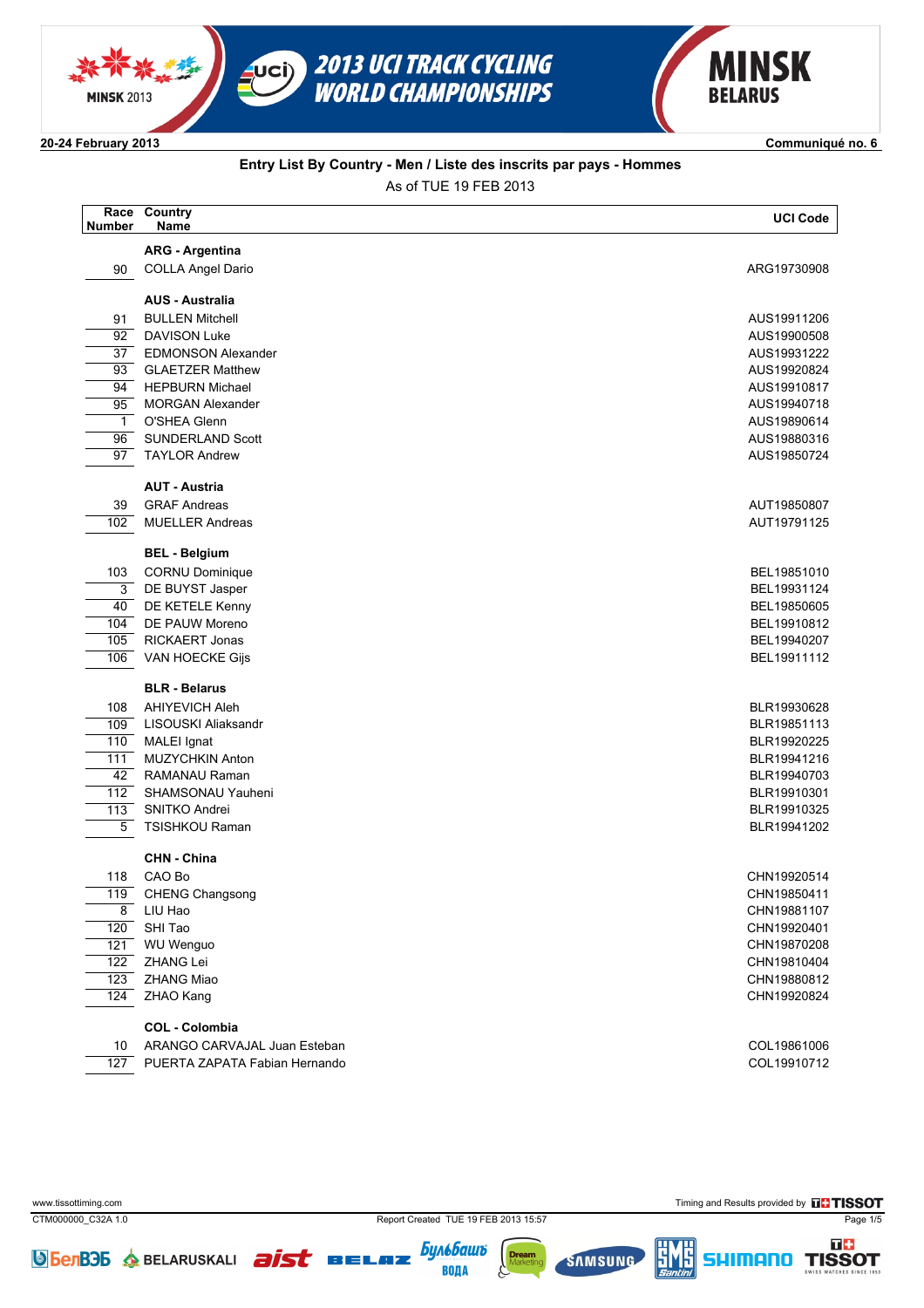



**2024 February 2013 Communiqué no. 6**

#### **Entry List By Country - Men / Liste des inscrits par pays - Hommes** As of TUE 19 FEB 2013

| <b>Number</b>    | Race Country<br>Name                       | <b>UCI Code</b>            |
|------------------|--------------------------------------------|----------------------------|
|                  | <b>CZE - Czech Republic</b>                |                            |
| 130              | <b>BABEK Tomas</b>                         | CZE19870604                |
| $\overline{131}$ | <b>FURST Roman</b>                         | CZE19910505                |
| 132              | <b>HACECKY Voitech</b>                     | CZE19870329                |
| 133              | <b>HOCHMANN Jiri</b>                       | CZE19861001                |
| 46               | <b>KADLEC Milan</b>                        | CZE19741013                |
| 134              | <b>KELEMEN Pavel</b>                       | CZE19910528                |
| 135              | <b>PTACNIK Adam</b>                        | CZE19851204                |
| 11               | RYBIN Ondrej                               | CZE19930512                |
| 136              | <b>SISR Frantisek</b>                      | CZE19930317                |
| 137              | VENDOLSKY Ondrej                           | CZE19910712                |
| 138              | <b>WAGNER Robin</b>                        | CZE19930208                |
|                  | <b>DEN - Denmark</b>                       |                            |
| 139              | <b>FOLSACH Casper</b>                      | DEN19930330                |
| 13               | <b>HANSEN Lasse Norman</b>                 | DEN19920211                |
| 140              | <b>HOLM Anders</b>                         | DEN19780813                |
| 141              | <b>MOLLER Mathias</b>                      | DEN19940319                |
| 48               | <b>MORKOV Jesper</b>                       | DEN19880311                |
| 142              | <b>QUAADE Rasmus Christian</b>             | DEN19900107                |
|                  | ESP - Spain                                |                            |
| 143              | <b>ALIAGA CHIVITE Sergio</b>               | ESP19911026                |
| 14               | ELORRIAGA ZUBIAUR Unai                     | ESP19800622                |
| 144              | MAEZTU BILLELABEITIA Asier                 | ESP19771014                |
| 145              | MAZQUIARAN URIA Hodei                      | ESP19881216                |
| 146              | <b>MORA VEDRI Sebastian</b>                | ESP19880219                |
| 147              | <b>MORENO SANCHEZ Jose</b>                 | ESP19931118                |
| 148              | MUNTANER JUANEDA David                     | ESP19830712                |
| 149              | PERALTA GASCON Juan                        | ESP19900517                |
| 49               | <b>TERUEL ROVIRA Eloy</b>                  | ESP19821120                |
| 150              | <b>TORRES BARCELO Albert</b>               | ESP19900426                |
|                  | <b>FRA - France</b>                        |                            |
| 50               | <b>BOUDAT Thomas</b>                       | FRA19940224                |
| 16               | <b>BRISSE Vivien</b>                       | FRA19880408                |
| 153              | <b>CONORD Charlie</b>                      | FRA19900728                |
| 154              | D'ALMEIDA Michael                          | FRA19870903                |
|                  | 155 KNEISKY Morgan                         | FRA19870831                |
| 156              | <b>LAFARGUE Quentin</b>                    | FRA19901117                |
| 157<br>158       | <b>PALMA Julien</b><br>PERVIS Francois     | FRA19930101                |
|                  |                                            | FRA19841016                |
|                  | <b>GBR</b> - Great Britain                 |                            |
| 162              | <b>BURKE Steven</b>                        | GBR19880304                |
| 163              | <b>CLANCY Edward</b>                       | GBR19850312                |
| 164              | <b>CRAMPTON Matthew</b>                    | GBR19860523                |
| 18               | <b>DIBBEN Jonathan</b>                     | GBR19940212                |
| 51               | DOULL Owain                                | GBR19930502                |
| 165              | EMADI-COFFIN Kian                          | GBR19920729                |
| 166              | <b>HARRISON Samuel</b>                     | GBR19920624                |
| 167<br>168       | <b>HINDES Philip</b><br><b>KENNY Jason</b> | GBR19920922<br>GBR19880323 |
| 169              | <b>TENNANT Andrew</b>                      | GBR19870309                |
| 170              | YATES Simon                                | GBR19920807                |
|                  |                                            |                            |

CTM000000\_C32A 1.0 Page 2/5

www.tissottiming.com **Timing and Results provided by ELTISSOT** 





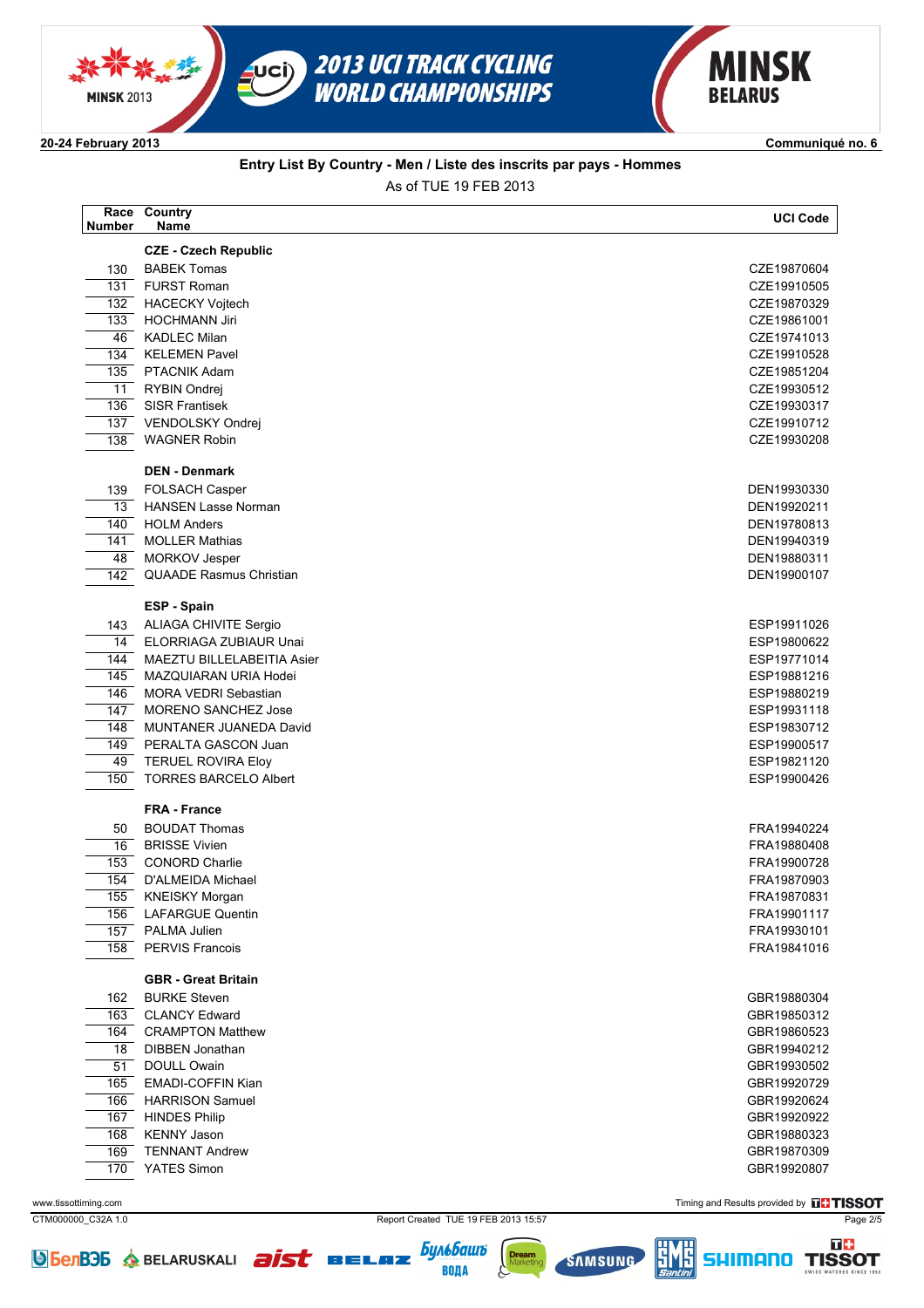



**2024 February 2013 Communiqué no. 6**

#### **Entry List By Country - Men / Liste des inscrits par pays - Hommes** As of TUE 19 FEB 2013

| <b>Number</b>   | Race Country<br>Name       | <b>UCI Code</b> |
|-----------------|----------------------------|-----------------|
|                 | <b>GER</b> - Germany       |                 |
| 174             | <b>BEYER Maximilian</b>    | GER19931228     |
| $\overline{53}$ | <b>BOMMEL Henning</b>      | GER19830223     |
| 175             | <b>BOTTICHER Stefan</b>    | GER19920201     |
| 176             | EILERS Joachim             | GER19900402     |
| 177             | <b>ENDERS Rene</b>         | GER19870213     |
| 178             | <b>ENGLER Eric</b>         | GER19910921     |
| 179             | <b>FORSTEMANN Robert</b>   | GER19860305     |
| 180             | <b>LEVY Maximilian</b>     | GER19870626     |
| 20              | <b>LISS Lucas</b>          | GER19920112     |
| 181             | <b>REINHARDT Theo</b>      | GER19900917     |
| 182             | <b>THIELE Kersten</b>      | GER19920929     |
| 183             | <b>WACHTER Tobias</b>      | GER19880803     |
|                 | <b>GRE - Greece</b>        |                 |
| 187             | <b>BRETAS Sotirios</b>     | GRE19900312     |
| 188             | <b>VOLIKAKIS Christos</b>  | GRE19880325     |
| 189             | <b>VOLIKAKIS Zafeiris</b>  | GRE19890620     |
|                 | <b>HKG - Hong Kong</b>     |                 |
| 190             | <b>CHEUNG King Lok</b>     | HKG19910208     |
| 191             | <b>CHEUNG King Wai</b>     | HKG19850903     |
| $\overline{22}$ | <b>KWOK Ho Ting</b>        | HKG19880226     |
| 192             | <b>LEUNG Chun Wing</b>     | HKG19940120     |
|                 | <b>IND - India</b>         |                 |
| 56              | CHANDRASEKAR Rajesh        | IND19890225     |
| 194             | <b>SINGH Amarjeet</b>      | IND19930326     |
| 195             | <b>SINGH Amrit</b>         | IND19911001     |
| 196             | SINGH O. Bikram            | IND19850203     |
|                 | <b>IRL</b> - Ireland       |                 |
| 197             | <b>IRVINE Martyn</b>       | IRL19850606     |
| 198             | <b>MULLEN Eoin</b>         | IRL19930806     |
|                 | ITA - Italy                |                 |
| 199             | <b>BERTAZZO Liam</b>       | ITA19920217     |
| 200             | <b>CECI Francesco</b>      | ITA19891218     |
| $\overline{58}$ | CICCONE Angelo             | ITA19800707     |
| 201             | <b>COLEDAN Marco</b>       | ITA19880822     |
| 202             | MOSER Ignazio              | ITA19920714     |
| 203             | <b>SCARTEZZINI Michele</b> | ITA19920110     |
| $\overline{24}$ | <b>SIMION Paolo</b>        | ITA19921010     |
| 204             | VIGANO' Davide             | ITA19840612     |
|                 | JPN - Japan                |                 |
| 209             | KAWABATA Tomoyuki          | JPN19850207     |
| 210             | NAKAGAWA Seiichiro         | JPN19790607     |
| 211             | NITTA Yudai                | JPN19860125     |
| 212             | <b>WATANABE Kazunari</b>   | JPN19830812     |

**JOBETB36 & BELARUSKALI aist BELAZ** 

CTM000000\_C32A 1.0 Report Created TUE 19 FEB 2013 15:57 Page 3/5

**SAMSUNG** 

**Бильбашъ** 

**ВОДА** 

www.tissottiming.com **Timing and Results provided by ELTISSOT** 

**SHIMANO** 

可事

**TISSOT**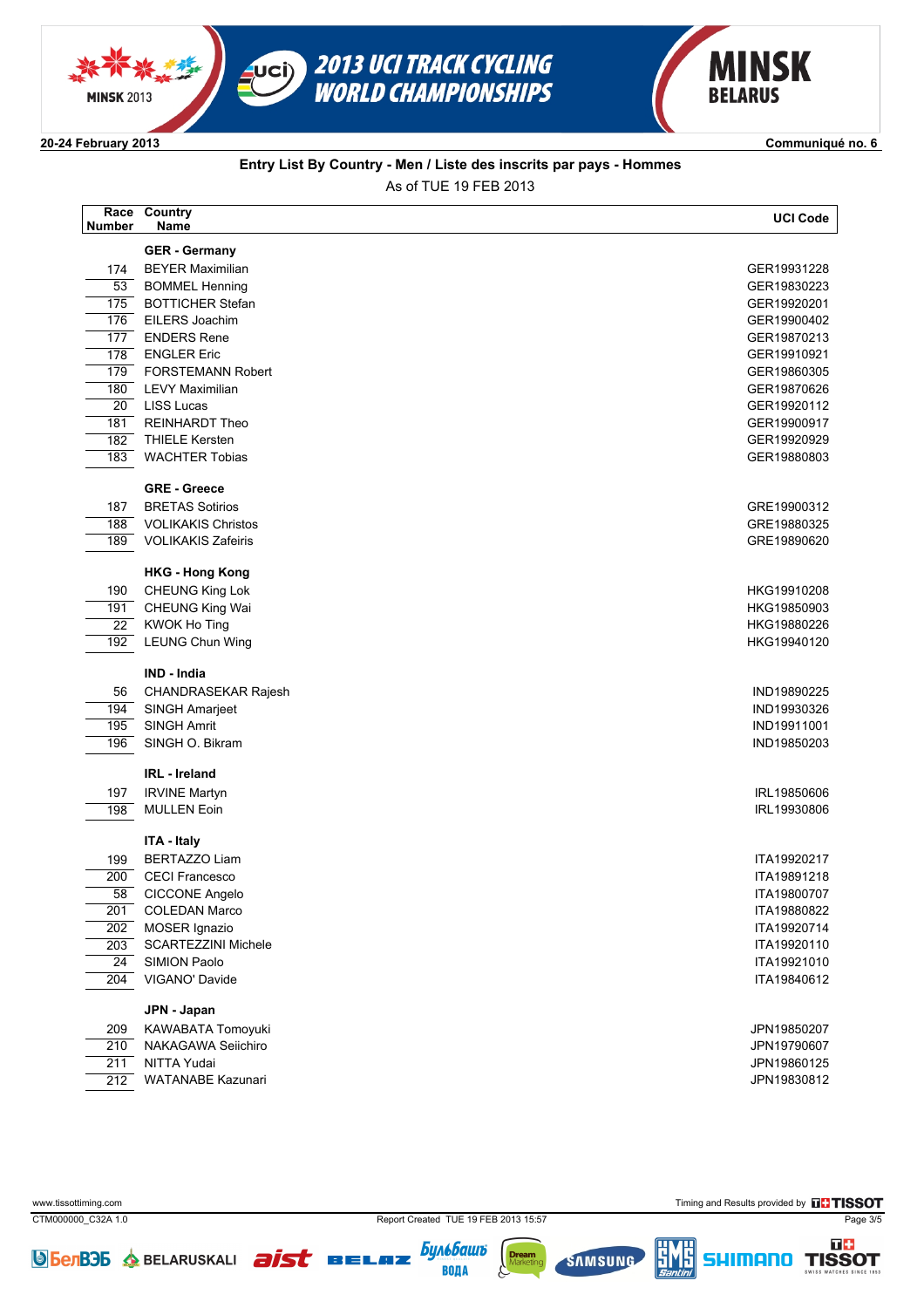





**2024 February 2013 Communiqué no. 6**

### **Entry List By Country - Men / Liste des inscrits par pays - Hommes**

As of TUE 19 FEB 2013 **Name Country UCI Code Race Number KAZ Kazakhstan** 61 GATSKIY Pavel **KAZ19910101** 214 LUKYANOV Dmitriy KAZ19930309 215 OMIRZAKOV Dias KAZ19920713 216 TSISSARUK Ivan KAZ19920202 26 ZAKHAROV Artyom KAZ19911027 **MAS Malaysia** 217 NG Josiah MAS19800202 **MEX - Mexico** 218 INFANTE AGUIRRE José Ramon<br>219 VERDUGO Edgar Ismael<br>219 VERDUGO Edgar Ismael 219 VERDUGO Edgar Ismael MEX19940619 220 YEPEZ ARELLANO Diego Jonathan MEX19890913 **NED - Netherlands** 222 BEUKEBOOM Dion NED19890202  $\frac{223}{224}$  BUCHLI Matthijs New York 1992 1213<br> $\frac{224}{224}$  HAAK Hugo  $\overline{224}$  HAAK Hugo 225 HOOGLAND Jeffrey NED19930316 226 HUIZENGA Jenning NED19840329 er and the set of the set of the set of the set of the set of the set of the set of the set of the set of the set of the set of the set of the set of the set of the set of the set of the set of the set of the set of the se 228 SCHEP Peter NED19770308 63 STROETINGA Wim NED19850523 27 VELDT Tim NED19840214 **NZL - New Zealand** 230 DAWKINS Edward NZL19890711 28 GATE Aaron NZL19901126 231 MITCHELL Ethan 2008 Note than the state of the state of the state of the state of the state of the state of the state of the state of the state of the state of the state of the state of the state of the state of the st 232 VAN VELTHOOVEN Simon NZL19881208 NZL19881208 233 WEBSTER Sam NZL19910716 **POL - Poland** er i March 1990-220 DREJGIER Grzegorz<br>1995 - KUCZYNSKI Kamil March 1990-220<br>1995 - POL19850323 DREJGIER Grzegorz POL19950323  $\overline{235}$  KUCZYNSKI Kamil 236 MAKSEL Krzysztof POL19910704 65 PSZCZOLARSKI Wojciech POL19910426 er and the set of the set of the set of the set of the set of the set of the set of the set of the set of the set of the set of the set of the set of the set of the set of the set of the set of the set of the set of the se 238 ZIELINSKI Damian POL19811202 **RSA - South Africa** er 241 ESTERHUIZEN Bernard (1989)<br>1992 - James Andrea Bernard (1992)<br>2002 - ROFFMAN Nolan (1993)  $\overline{242}$  HOFFMAN Nolan

CTM000000\_C32A 1.0 Report Created TUE 19 FEB 2013 15:57 Page 4/5

**Бульбашъ** 

ВОДА

www.tissottiming.com **Timing and Results provided by THE TISSOT** 

me.

**TISSOT**